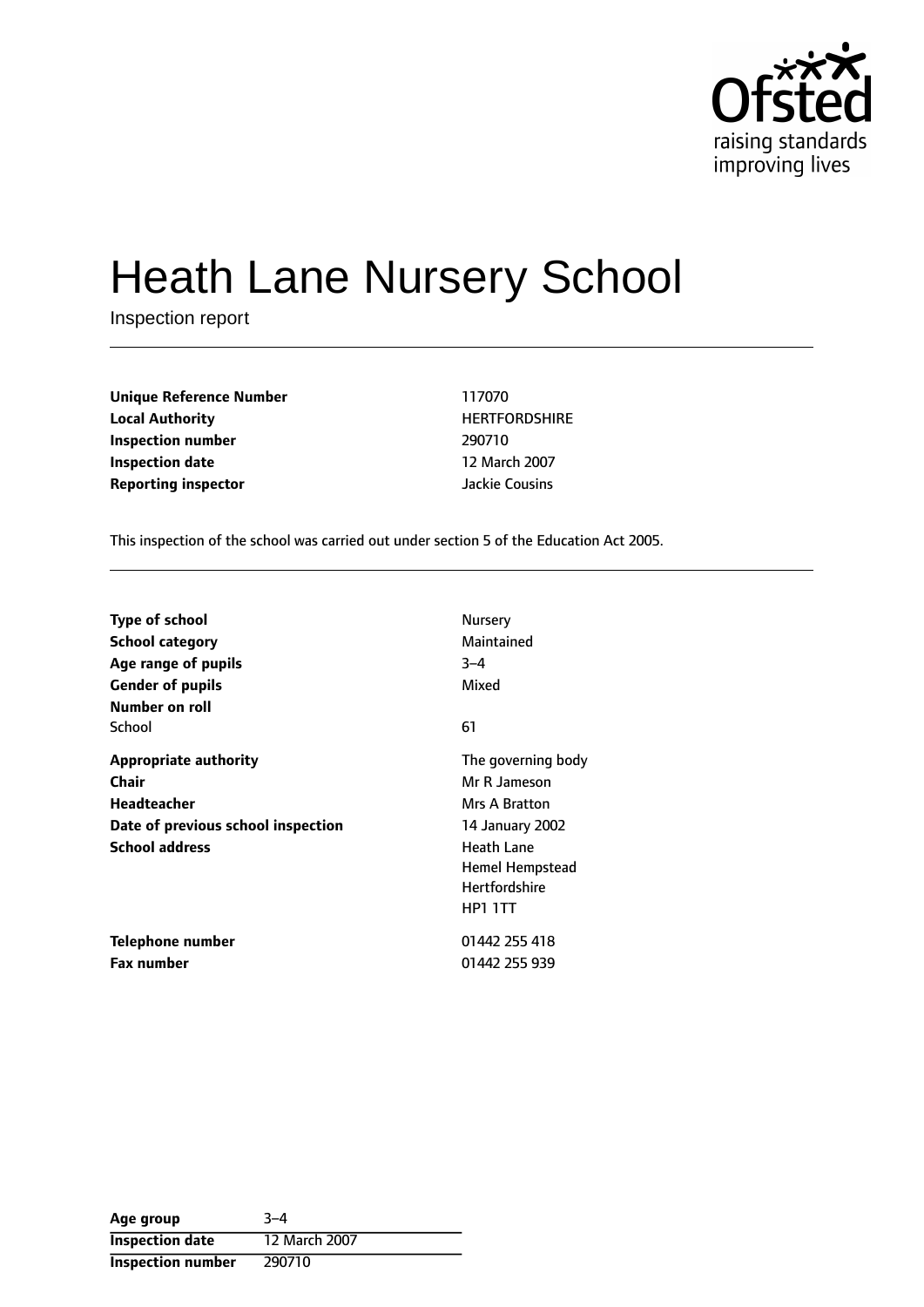.

This document may be reproduced in whole or in part for non-commercial educational purposes, provided that the information quoted is reproduced without adaptation and the source and date of publication are stated.

Further copies of this report are obtainable from the school. Under the Education Act 2005, the school must provide a copy of this report free of charge to certain categories of people. A charge not exceeding the full cost of reproduction may be made for any other copies supplied.

<sup>©</sup> Crown copyright 2007

Website: www.ofsted.gov.uk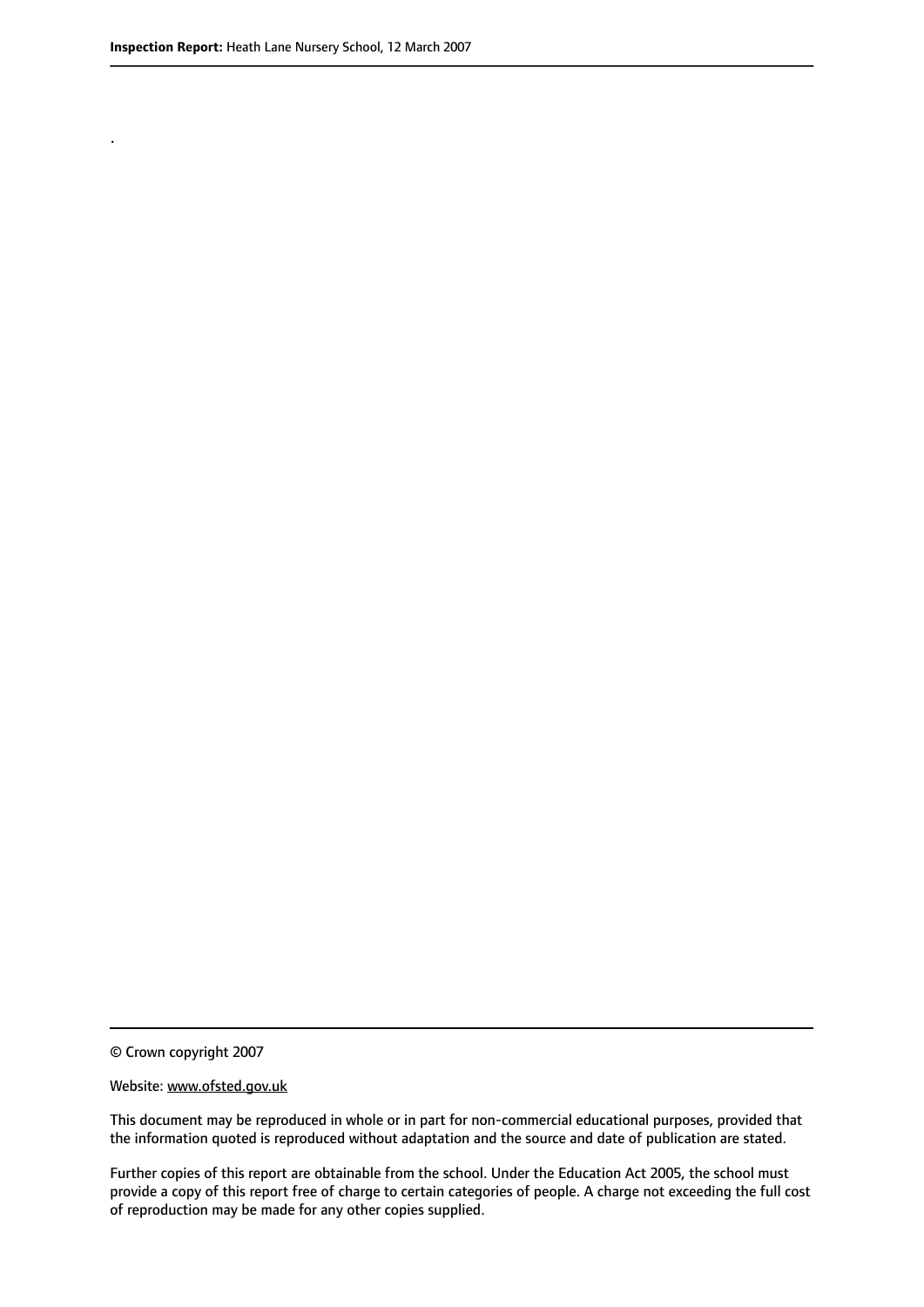# **Introduction**

The inspection was carried out by two Additional Inspectors.

## **Description of the school**

This is a larger than average sized nursery school. Nearly all children are from White British backgrounds, and a small number are from minority ethnic groups. Most children start school with levels of knowledge and understanding that are in line with national expectations. The proportion of children with learning difficulties is below the level expected. The percentage of children entitled to claim free school meals is below average. A few children are in the early stages of learning to speak English as an additional language. The school has recently been given an award for information and communication technology (ICT).

The children's club has separate purpose built buildings and offers breakfast, after school activities, full day care for three to five year olds and holiday sessions.

## **Key for inspection grades**

| Outstanding  |
|--------------|
| Good         |
| Satisfactory |
| Inadequate   |
|              |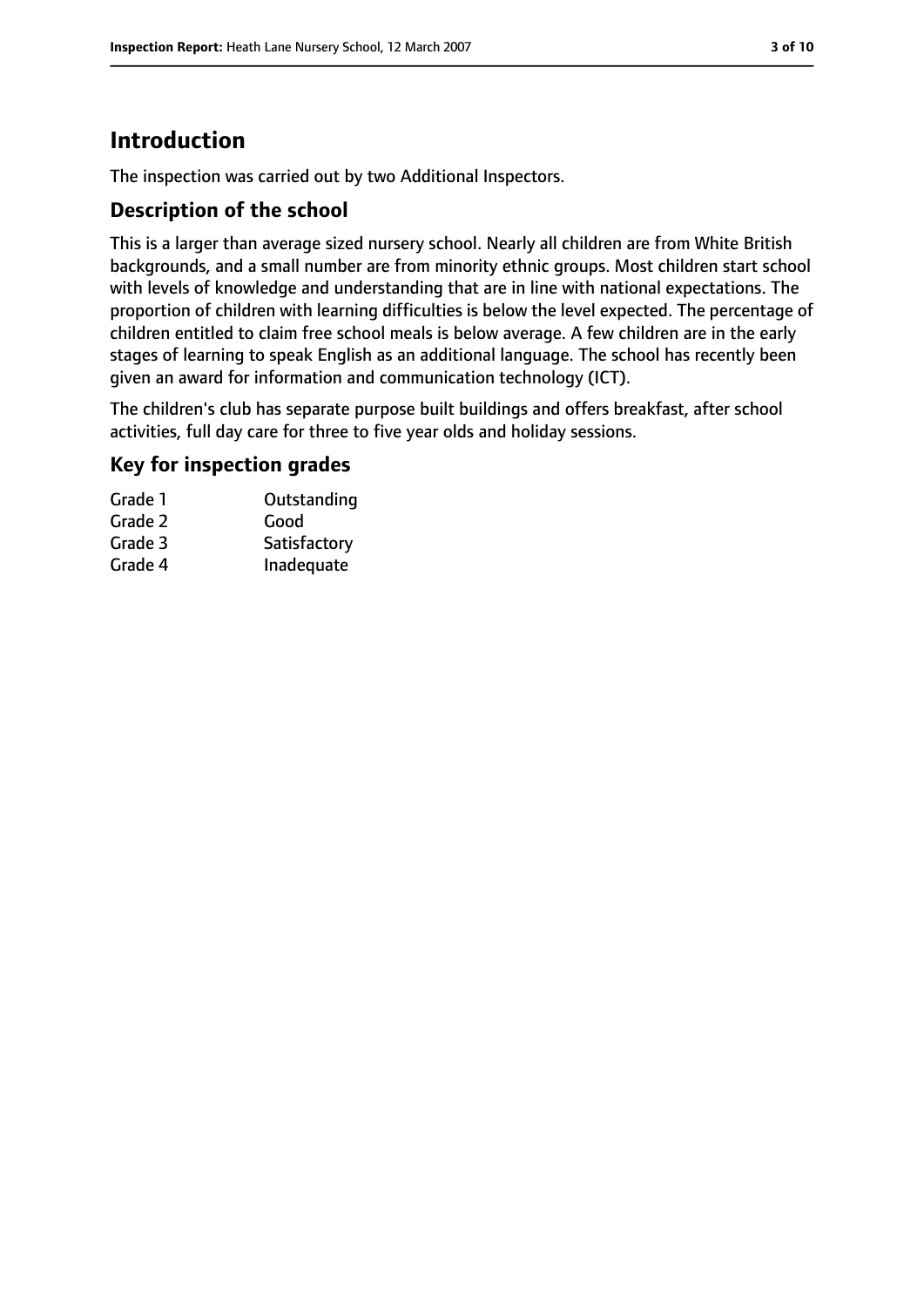# **Overall effectiveness of the school**

#### **Grade: 1**

Heath Lane Nursery is an outstanding school and gives excellent value for money. The outstanding leadership of the headteacher, senior management team and governors ensures that children's progress is as important as their enjoyment. This ensures that children's achievement is excellent and standards are significantly above average by the end of the nursery year. From a starting point which is broadly average, children make particularly good progress. Children of all abilities achieve extremely well.

The school's leadership has established an outstanding partnership with parents. All of the parents who returned questionnaires were totally positive in their responses. One parent wrote, 'This is an excellent nursery. My son loves going and is flourishing under the care of the staff. I would highly recommend it to any parent looking for a nursery school in the area.' The leadership of the school places a great deal of importance on working with the community and a particularly good partnership is in place. This means that the school works extremely effectively to unite the local community. For example, children can now attend a good breakfast club and child care provision on the site which allows parents to leave their children in safe hands outside school hours.

Children's personal development is outstanding and most behave excellently because they receive outstanding care, guidance and support from staff and senior leaders. Children's enjoyment in all nursery activities is extremely clear and is seen in their work and play. They say they like all the activities on offer and especially enjoy using the interactive white board. Children's spiritual, moral, social and cultural development is excellent because of the exceptionally rich and exciting learning activities planned.

Teaching and learning are excellent. This is mainly because teachers have high expectations of children. Effective teaching methods mean that children often learn through practical activities. All staff are used effectively to teach group activities. Teachers use assessment well but advice for children is not always specific and does not consistently explain what they have done well. This means that children do not have regular feedback about how they have been successful.

Outstanding leadership and management have brought about particularly effective development since the last inspection. There were no key areas for improvement from the last inspection but the school has continued to develop and it uses self-evaluation exceptionally well. The use of ICT with the children has improved significantly. The tracking, monitoring and evaluation of children's progress and attainment are excellent. As a result of all these improvements the school has an outstanding capacity to improve in the future. The school's leadership is aware that records of achievement do not consistently contain specific criteria for assessment.

## **What the school should do to improve further**

- Develop children's records of achievement to include more specific criteria for assessment.
- Improve teachers' use of specific feedback to children so that they know how they have been successful.

# **Achievement and standards**

## **Grade: 1**

Achievement is outstanding. Standards are significantly above those expected by the end of the nursery year. Children make exceptionally effective progress from a broadly average starting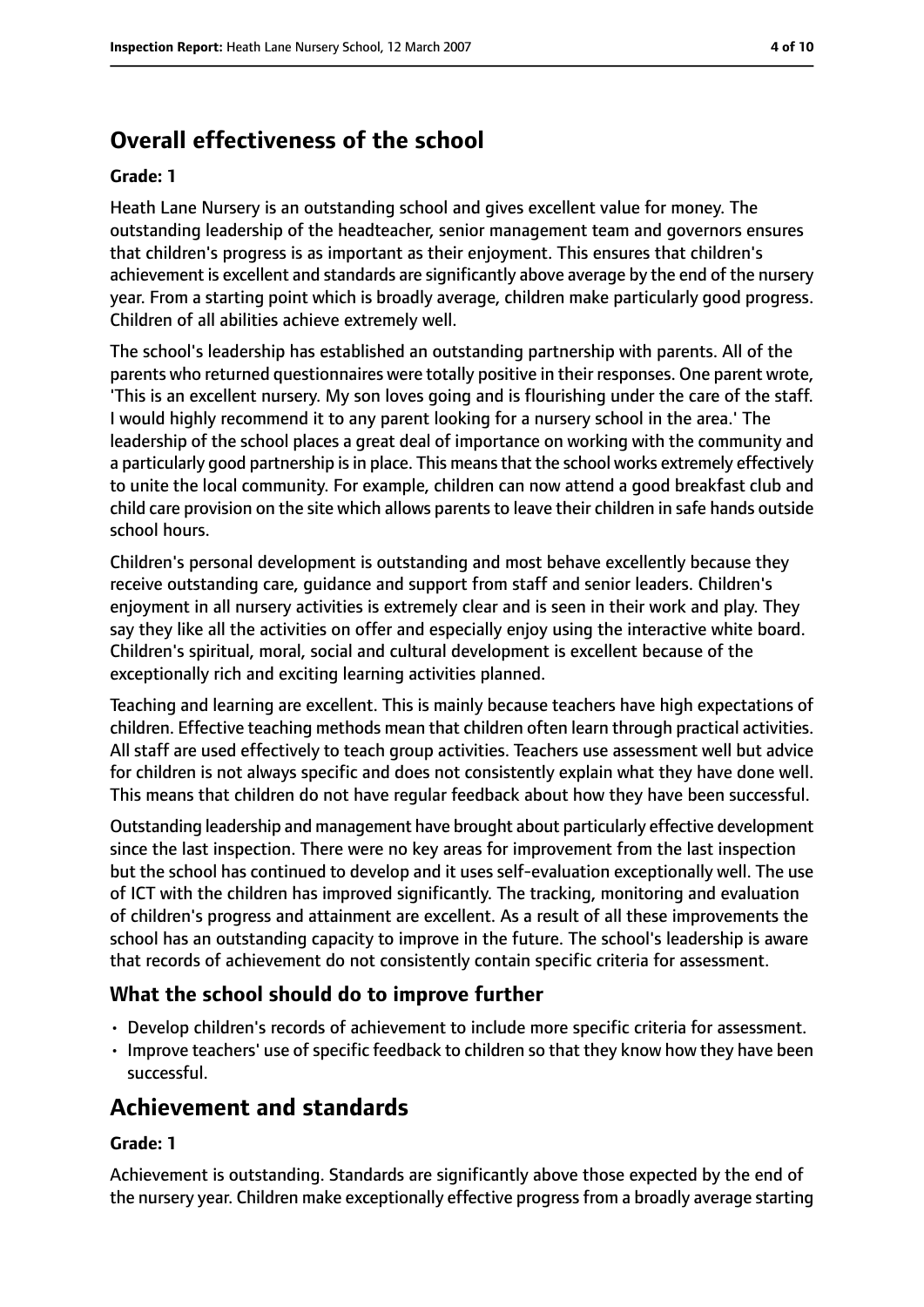point. Evidence from the school's tracking system shows that two out of three children make extremely good progress. The children who are learning to speak English as an additional language make particularly good progress because of the teachers' expertise in developing children's communication skills. Children who have learning difficulties are supported very effectively so they achieve really well. Higher attaining children make extremely good progress and a considerable proportion are working at above expected levels of knowledge and understanding. Children are well prepared for the next stage of education and their future lives because their basic skills are effectively developed.

# **Personal development and well-being**

#### **Grade: 1**

Children's personal development and well-being are excellent because staff manage them very calmly and thoughtfully. Children thoroughly enjoy coming to the nursery and their attendance is very good. They talk about their thoughts, feelings and ideas exceptionally well in regular discussion sessions. Children contribute to the community effectively and raise money for many charities. They have raised money for a school in Africa. Children learn how to help each other thoughtfully, and about the ways they can assist others to do their jobs. They know how to keep themselves safe extremely well and are aware that they need to wear sun hats outside when the sun is strong. This is partly because the leadership of the school places such a high level of importance on this area. Their adoption of healthy lifestyles is good. For example, children enjoy physical activities most days because of the super outside areas, and they eat fruit or vegetables every day.

# **Quality of provision**

## **Teaching and learning**

#### **Grade: 1**

Teaching and learning are outstanding because teachers use effective methods which challenge children very effectively. This ensures that children make exceptional progress. Sessions are planned extremely well so that time is used particularly well. Learning objectives are very effectively displayed beside some areas such as the water tray so that adults coming into the nursery can reinforce children's learning. Teachers use questioning extremely effectively to deepen children's understanding. The teaching of children who find learning harder is particularly well matched to their needs. Their individual education plans are particularly good and contain specific and measurable targets. Children's rate of learning is exceptionally good because resources are used imaginatively. The way the resources are organised effectively encourages children to become independent learners. Teachers' use of assessment is good but the use of feedback is not consistently effective and specific in telling children how they have been successful. This means that children are not gaining knowledge on a regular basis about their strengths.

## **Curriculum and other activities**

#### **Grade: 1**

Learning activities are exceptionally well planned and this supports children's excellent achievement. A rich and varied range of activities has been organised for the whole year. Children develop their understanding of their own and other cultures extremely effectively because the school plans projects which cover many areas of learning at one time. The school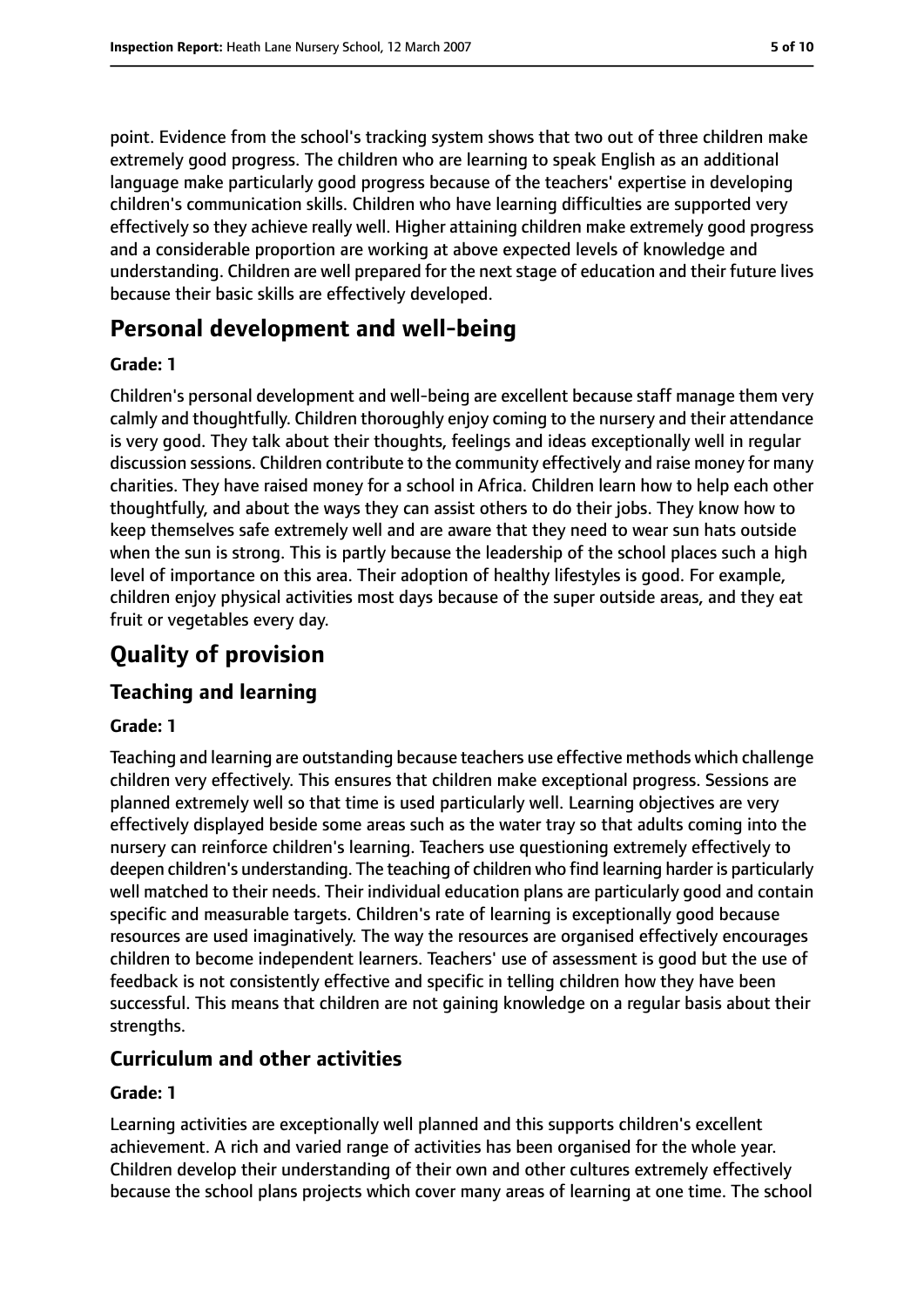links areas of learning together very well so that children learn to connect their knowledge. Extremely stimulating and high quality displays in classrooms and around the school celebrate children's achievements. Good use of ICT means that children enjoy the activities while learning key skills. Gifted and talented children are well provided for. Minority ethnic children are involved in all activities excellently so they make exceptionally good progress.

#### **Care, guidance and support**

#### **Grade: 1**

The school offers excellent care and support to its children. This is evident in the guidance staff offer children. The children's personal needs are extremely well looked after. Children are taught in small groups of ten, by one key person for a term at a time and this ensures that they form very secure relationships with staff and other children. Staff ensure children's health and safety excellently. For example, shaded areas are provided outside for children to work under. Children's academic progress is reviewed regularly by staff. Children's targets are reviewed every term and new ones are set with parents during consultation sessions. This is helping to promote even better progress. Children's transition to the primary school is handled effectively. All the requirements for safeguarding children's welfare are met.

# **Leadership and management**

#### **Grade: 1**

The headteacher is particularly astute and forward thinking. She heads a very effective senior management team united in its aim to provide the highest quality education. The leadership of the school places a great deal of importance on the integration of children from all backgrounds so they learn to work together extremely well regardless of their ethnic origins and their abilities. Any racial incidents are logged effectively but none have occurred in the last year. The school achieves excellent racial harmony. The coordination of children who find learning difficult is very good and their attainment is carefully monitored. Parents are very pleased with the education their children receive. One parent says, 'We have been exceptionally happy with the provision at Heath Lane. Our daughter's use of language and recognition and formation of numbers or letters has really improved in recent weeks.' Senior leaders are effectively involved in self-evaluation and are keen to develop provision for areas of learning to even higher levels. The school development plan sets specific targets for improvements in standards and children's progress. The governing body has an outstanding understanding of the school's work and is able to hold it to account extremely effectively.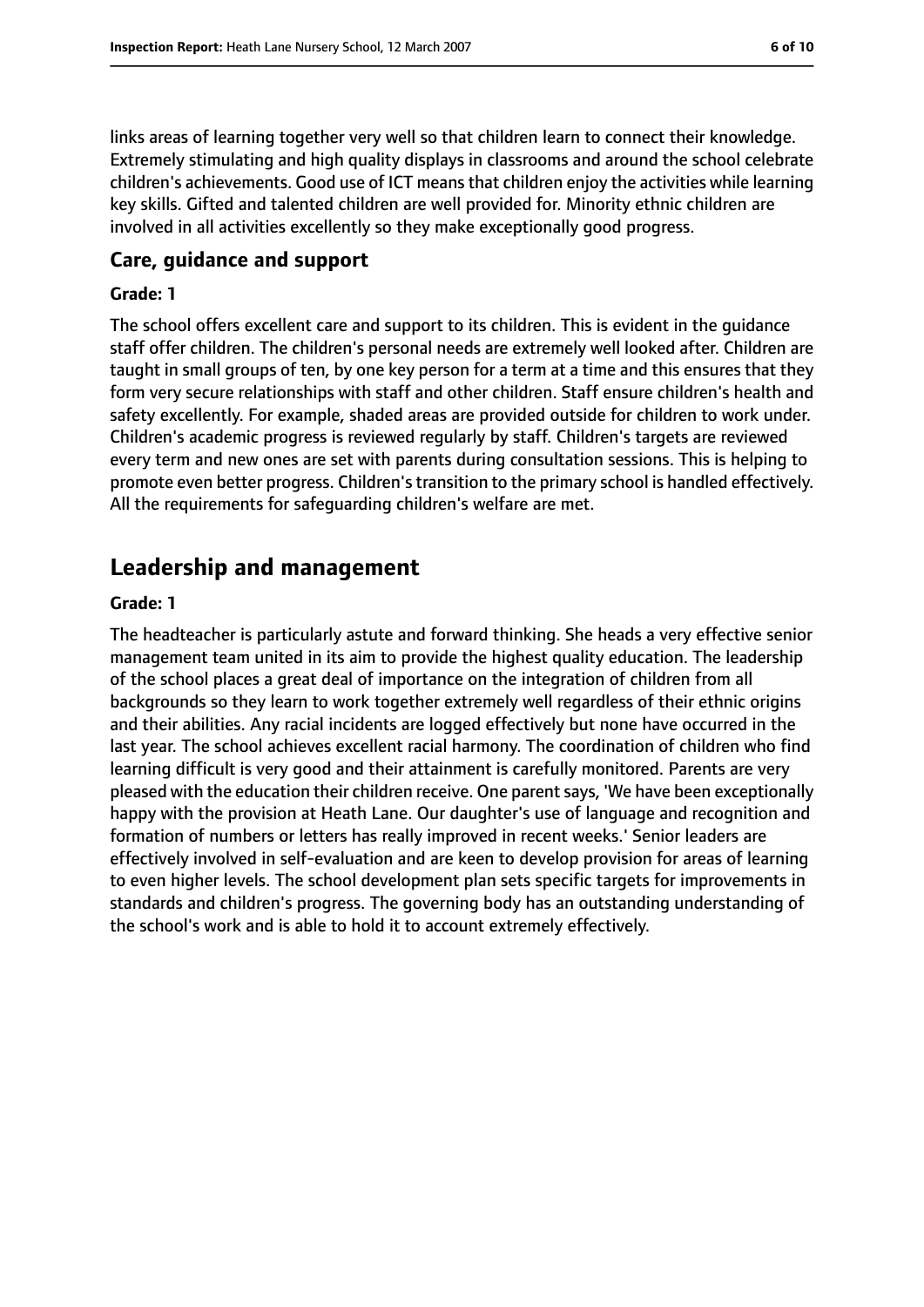**Any complaints about the inspection or the report should be made following the procedures set out in the guidance 'Complaints about school inspection', which is available from Ofsted's website: www.ofsted.gov.uk.**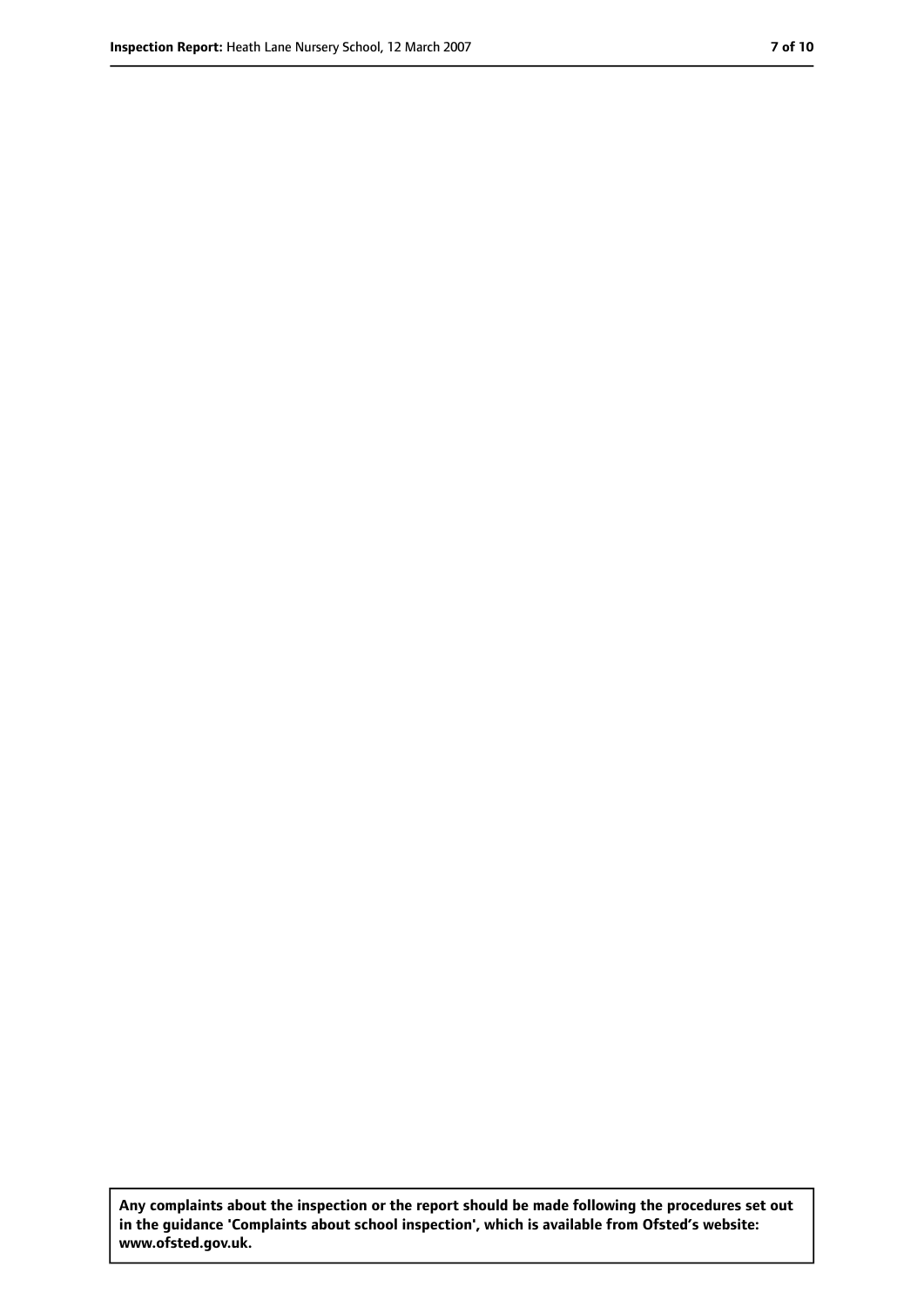## **Annex A**

# **Inspection judgements**

| Key to judgements: grade 1 is outstanding, grade 2 good, grade 3 satisfactory, and grade 4 $\,$ | <b>School</b>  |
|-------------------------------------------------------------------------------------------------|----------------|
| inadequate                                                                                      | <b>Overall</b> |

# **Overall effectiveness**

| How effective, efficient and inclusive is the provision of education, integrated<br>care and any extended services in meeting the needs of learners? |     |
|------------------------------------------------------------------------------------------------------------------------------------------------------|-----|
| How well does the school work in partnership with others to promote learners'<br>well-being?                                                         |     |
| The quality and standards in the Foundation Stage                                                                                                    |     |
| The effectiveness of the school's self-evaluation                                                                                                    |     |
| The capacity to make any necessary improvements                                                                                                      |     |
| Effective steps have been taken to promote improvement since the last<br>inspection                                                                  | Yes |

## **Achievement and standards**

| How well do learners achieve?                                                                               |  |
|-------------------------------------------------------------------------------------------------------------|--|
| The standards <sup>1</sup> reached by learners                                                              |  |
| How well learners make progress, taking account of any significant variations between<br>groups of learners |  |
| How well learners with learning difficulties and disabilities make progress                                 |  |

## **Personal development and well-being**

| How good is the overall personal development and well-being of the<br>learners?                                  |  |
|------------------------------------------------------------------------------------------------------------------|--|
| The extent of learners' spiritual, moral, social and cultural development                                        |  |
| The behaviour of learners                                                                                        |  |
| The attendance of learners                                                                                       |  |
| How well learners enjoy their education                                                                          |  |
| The extent to which learners adopt safe practices                                                                |  |
| The extent to which learners adopt healthy lifestyles                                                            |  |
| The extent to which learners make a positive contribution to the community                                       |  |
| How well learners develop workplace and other skills that will contribute to<br>their future economic well-being |  |

## **The quality of provision**

| $\mid$ How effective are teaching and learning in meeting the full range of the $\mid$<br>  learners' needs?               |  |
|----------------------------------------------------------------------------------------------------------------------------|--|
| $\mid$ How well do the curriculum and other activities meet the range of needs $\mid$<br>$\mid$ and interests of learners? |  |
| How well are learners cared for, quided and supported?                                                                     |  |

 $^1$  Grade 1 - Exceptionally and consistently high; Grade 2 - Generally above average with none significantly below average; Grade 3 - Broadly average to below average; Grade 4 - Exceptionally low.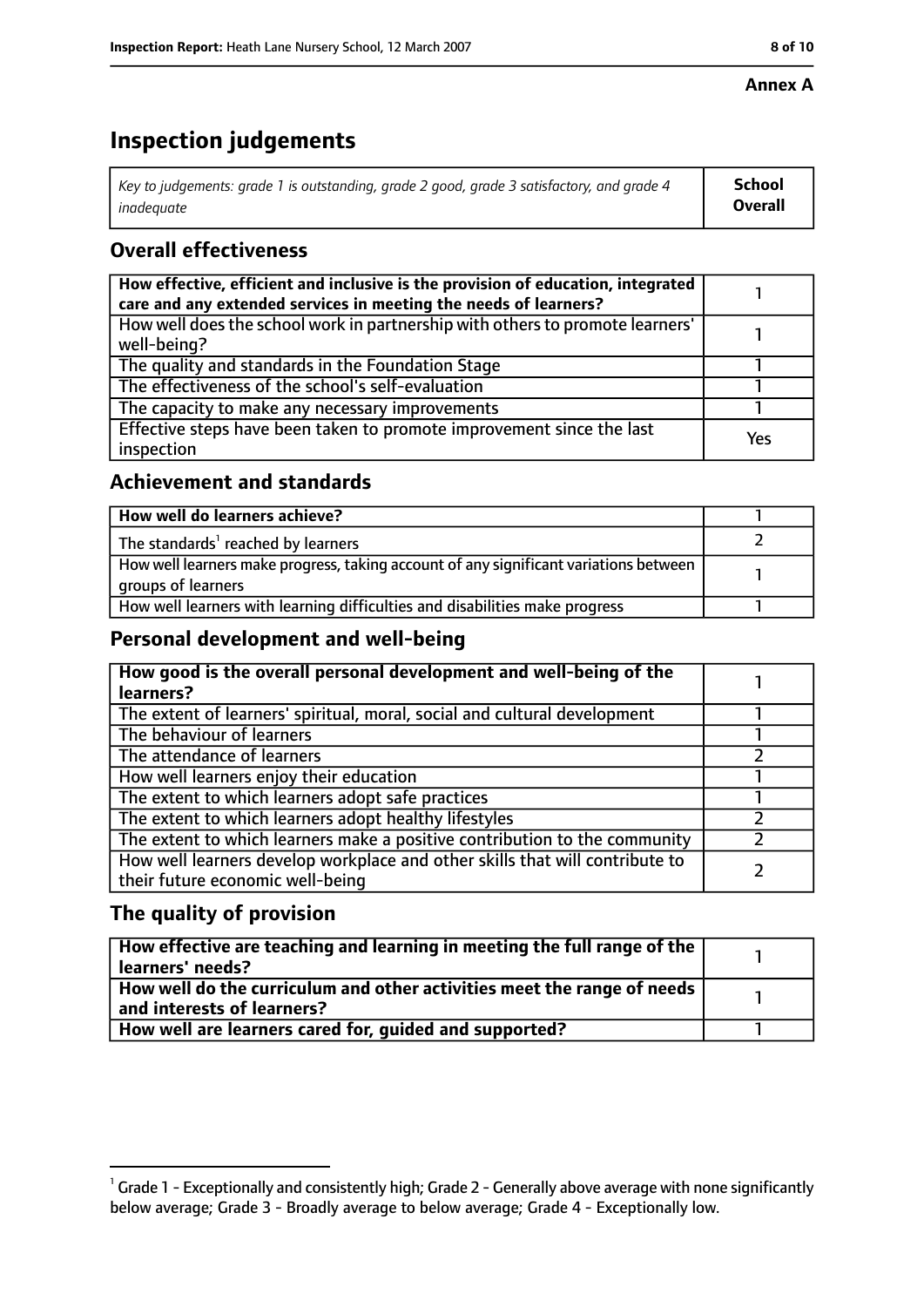# **Leadership and management**

| How effective are leadership and management in raising achievement<br>and supporting all learners?                                              |           |
|-------------------------------------------------------------------------------------------------------------------------------------------------|-----------|
| How effectively leaders and managers at all levels set clear direction leading<br>to improvement and promote high quality of care and education |           |
| How effectively performance is monitored, evaluated and improved to meet<br>challenging targets                                                 |           |
| How well equality of opportunity is promoted and discrimination tackled so<br>that all learners achieve as well as they can                     |           |
| How effectively and efficiently resources, including staff, are deployed to<br>achieve value for money                                          |           |
| The extent to which governors and other supervisory boards discharge their<br>responsibilities                                                  |           |
| Do procedures for safeguarding learners meet current government<br>requirements?                                                                | Yes       |
| Does this school require special measures?                                                                                                      | <b>No</b> |
| Does this school require a notice to improve?                                                                                                   | No        |